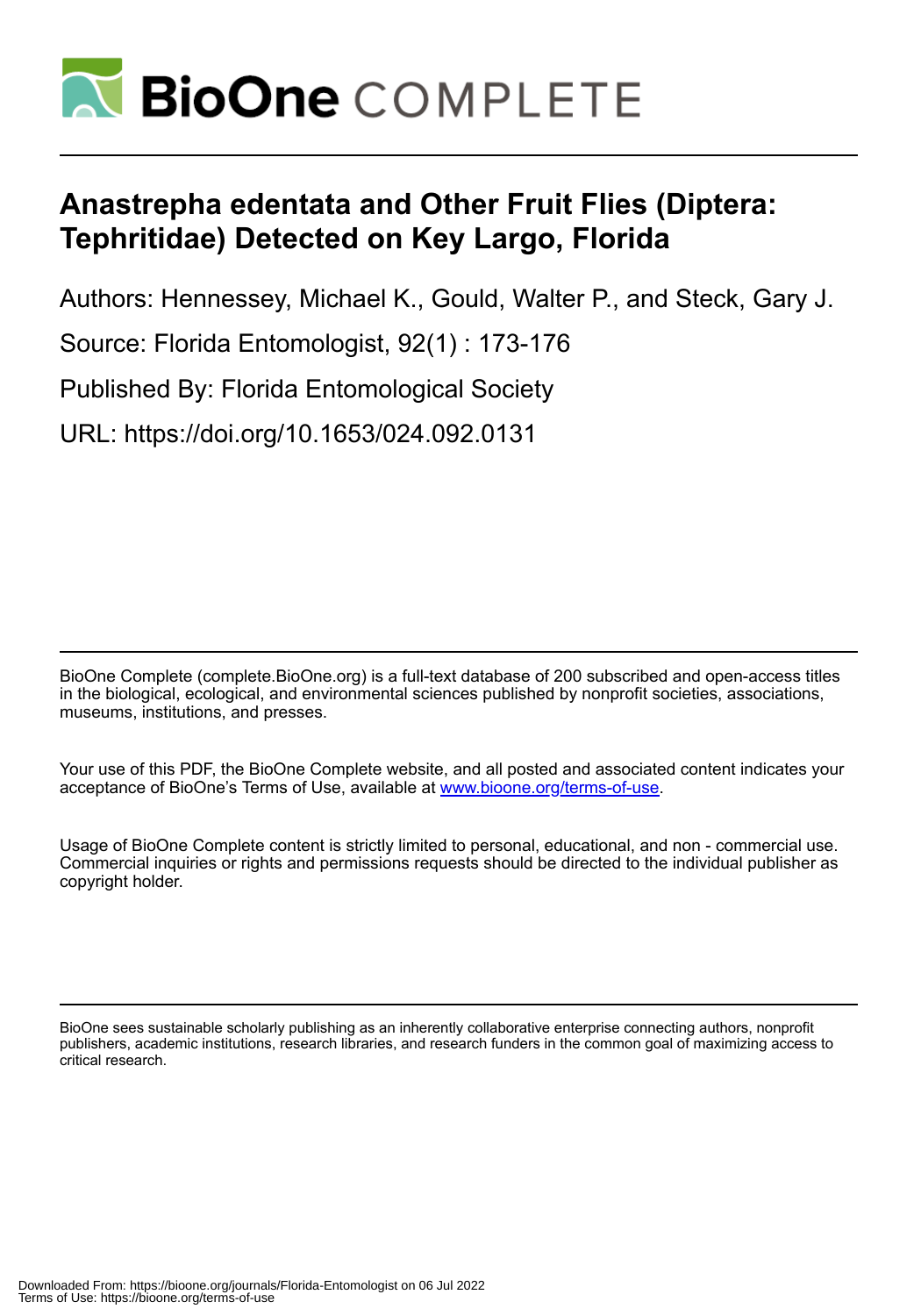## *ANASTREPHA EDENTATA* AND OTHER FRUIT FLIES (DIPTERA: TEPHRITIDAE) DETECTED ON KEY LARGO, FLORIDA

MICHAEL K. HENNESSEY<sup>l</sup>, WALTER P. GOULD<sup>2</sup> AND GARY J. STECK<sup>3</sup> l United States Department of Agriculture, Animal and Plant Health Inspection Service, Plant Protection and Quarantine, Center for Plant Health Science & Technology, 1730 Varsity Drive, Suite 400, Raleigh, NC 27606-5202

2 United States Department of Agriculture, Animal and Plant Health Inspection Service, Plant Protection and Quarantine, 4700 River Road, Riverdale, MD 20737

3 Florida State Collection of Arthropods, P.O. Box 147100, Gainesville, FL 32614

Several *Anastrepha* species (Diptera: Tephritidae) are quarantine pests of commercial fruits in the New World. Florida is home to one such pest, the introduced *Anastrepha suspensa* (Loew) (Caribbean fruit fly), plus three other *Anastrepha* species that are not considered of economic importance (Foote et al. 1993; Sutton & Steck 2005). One of these latter species, *Anastrepha edentata* Stone*,* is particularly mysterious, as no host has ever been reported from anywhere in its known range of South Florida and Puerto Rico (Norrbom 2004). We attempted to document its phenology and discover its host(s) through bait trapping and rearing from fruit collections in Dagny Johnson Key Largo Hammock Botanical State Park, Key Largo, Florida, during 1994-1996. Some fruit samples were also taken from Long Key State Park, Long Key, Florida, during the same period and during earlier periods. Both areas are subtropical West Indian hardwood forests.

Ten to 16 plastic McPhail traps baited with torula yeast/borax tablets dissolved in water were suspended on the branches of small trees. Traps were hung 2 m off the ground, placed at 50-100-m intervals along a narrow, unpaved trail in the park, and were checked weekly from 25 Feb 1994 to 23 Feb 1996. In total, 21 *A. edentata* adults were trapped on 10 different occasions (Table 1). This is the first substantial collection of the species since 1934-1937, when the fly was first discovered and trapped in relatively large numbers during an intensive fruit fly survey in South Florida (Brown 1937; Clark et al. 1996). The fly has been captured on only a handful of other occasions (see Norrbom 2007 and records of the Florida Department of Agriculture, Division of Plant Industry (FDACS/ DPI) and Florida State Collection of Arthropods (FSCA)), despite extensive, routine fruit fly trapping in nearby suburban Key Largo plus other Florida Keys and large areas of Monroe

|     | 1994        |                |          |         | 1995        |         |          |          | 1996        |         |
|-----|-------------|----------------|----------|---------|-------------|---------|----------|----------|-------------|---------|
|     | A. edentata |                | other    |         | A. edentata |         | other    |          | A. edentata |         |
|     | Males       | Females        | Males    | Females | Males       | Females | Males    | Females  | Males       | Females |
| Jan | ns          | ns             | ns       | ns      |             |         | $\Omega$ | $\theta$ | 0           | 0       |
| Feb | 0           | $\theta$       | 0        | 0       | $\Omega$    |         | 0        | 0        | 0           | 0       |
| Mar | 2           | 4              | 0        | 0       | 0           |         | 0        | 0        | ns          | ns      |
| Apr | 3           | $\overline{2}$ | 0        | 0       | $\Omega$    |         | $1**$    | $\theta$ | ns          | ns      |
| May | 0           |                | $\Omega$ | $7*$    | $1*$        | 0       | 0        | 0        | ns          | ns      |
| Jun |             | 0              | 0        | 0       | 0           |         | 0        | 0        | ns          | ns      |
| Jul |             | 0              | $1**$    | 0       | $\Omega$    |         | 0        | $\theta$ | ns          | ns      |
| Aug | 0           |                | 0        | $1*$    | $\Omega$    | 0       | 0        | 0        | ns          | ns      |
| Sep | 0           | 3              |          | $2*$    | $\Omega$    | 2       | $\Omega$ | $\theta$ | ns          | ns      |
| Oct | 0           | 0              | 0        | 0       | 0           | 0       | 0        | 0        | ns          | ns      |
| Nov |             | 0              | 0        | 0       | 0           |         | $\Omega$ | $\theta$ | ns          | ns      |
| Dec | 0           | 0              | 0        | 0       | 0           | 0       | $\theta$ | 0        | ns          | ns      |

TABLE 1. MCPHAIL TRAP (10-16 TRAPS) COLLECTIONS OF *ANASTREPHA* AND *TOXOTRYPANA* ADULTS IN NATIVE HAM-MOCK FOREST, KEY LARGO, FLORIDA

ns = not sampled.

\**A. suspensa.*

\*\**T. curvicauda.*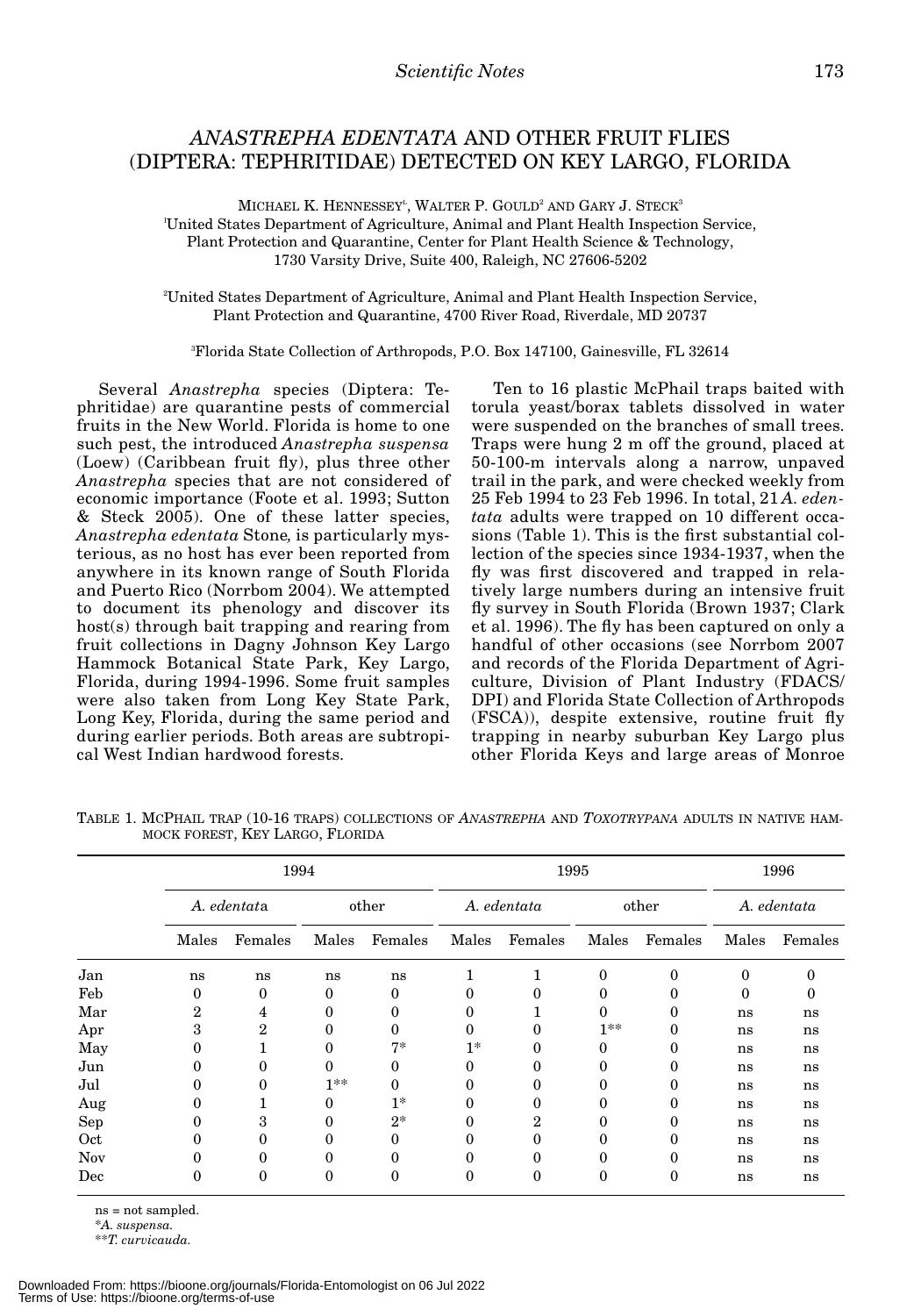and Miami-Dade Counties by the FDACS/DPI and the United States Department of Agriculture (USDA).

The accumulated records of the last 70+ years allow us to visualize the phenology of *A. edentata*. This is shown in Fig. 1, which is based on 81 collection records from the U.S. National Museum of Natural History (NMNH) (Norrbom 2007) and the FSCA. As first noted by Stone (1942), the fly is present in every month of the year. The accumulated records indicate a bimodal distribution of abundance. The largest peak occurs in Sep, after which the numbers of monthly records gradually decline to a relative low in Feb, followed by a second, smaller peak in Mar-Apr. The fewest records are in the months of Jun and Jul.

Fruits from 22 identified plant species were collected based on availability from 1992 through 1995. Fruits (mature and immature, damaged and undamaged) were harvested from plants, placed into mesh bags, held in a cooler with ice, and transported to the ARS laboratory at Miami within 4 h of collection. Fruits were counted, placed into trays on vermiculite, and covered with organdy cloth. Vermiculite was sifted weekly until fruit was completely desiccated. Pupae were held in vermiculite in Petri dishes at 23-26°C, 70-80% RH, and a 14:10 light:dark regime until adult emergence. Percentage emergence and sex ratio data were not taken.

Fruit collection months below were from Key Largo except where Long Key or Homestead is noted. Fruit collections included: Olacaceae: hog plum, *Ximenia americana* L. (1684 fruit; Jun, Nov, Dec, 1992; Jun, Jul, Aug, 1994; May, 1995), gulf graytwig, *Schoepfia shreberi* J. F. Gmel. (2356 fruit; Jan, Feb, Mar, Apr, 1993; Feb, Mar, 1994; Long Key, Feb, Mar, 1993); Myrcinaceae: marlberry, *Ardisia escallonioides* Schlecht. & Cham. (350 fruit; Mar, 1994); Rubiaceae: smooth wild coffee, *Psychotria ligustrifolia* (Northrop) Millsp. (234 fruit; Feb, 1993; Apr, Dec, 1994), White indigo, *Randia aculeata* L. (100 fruit; Mar, 1994), Cheese shrub, *Morinda royoc* L. (92 fruit; Jul, 1994), Rough velvetseed, *Guettarda scabra* (L.) Vent. (289 fruit; Sep, Oct, 1994), Everglades velvetseed, *Guettarda elliptica* Sw. (314 fruit; Sep, 1995), Snowberry, *Chiococca alba* (L.) Hitchc. (2306 fruit; Jan, Feb, 1993; Sep, Dec, 1994; Sep, 1995); Polygonaceae: pigeon plum, *Coccoloba diversifolia* Jacq. (646 fruit; Apr, Dec, 1994; Janaury, Mar, 1995); Rhamnaceae: darling plum, *Reynosia septentrionalis*, Vrb. (542; Jun, Jul, 1994; May, 1995); Passifloraceae: passion fruit, *Passiflora suberosa* L. (31 fruit; Jan, 1993; Jul, Sep, 1994); Polygonaceae: sea grape, *Coccoloba uvifera* (L.) L. (711 fruit; Jul, Sep, 1994); Ehretiaceae: rough strongbark, *Bourerria succulenta*, Jacq. var. revoluta (HBK) P. E. Schultz (1038 fruit; Jan, Feb, 1993; Aug, Sep, 1994); Sapotaceae:



Fig. 1. Phenology Of *Anastrepha edentata b*ased on FSCA and NMNH Museum specimens and records, 1934- 1994.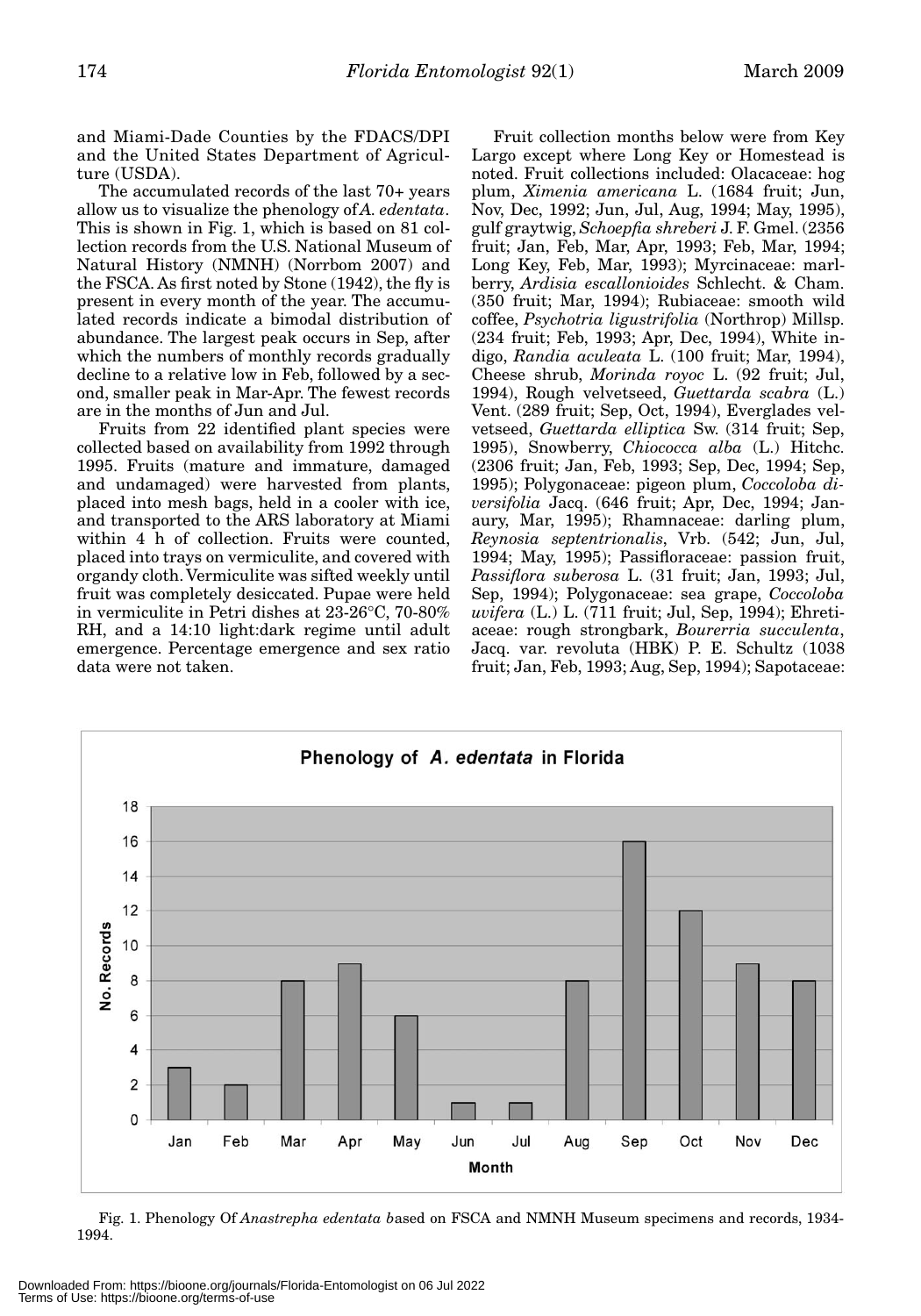willow bustic, *Dipholis salicifolia* (L.) Sw. (677 fruit; Sep, 1994; Sep, 1995); Rutaceae: torchwood, *Amyris elemifera* L. (25 fruit; Oct, 1994); Moraceae: shortleaf fig, *Ficus citrifolia* Mill. (316 fruit; May, Sep, 1994); Sapindaceae: white ironwood, *Hypelate trifoliata* Sw. (415 fruit; Sep, 1994); Myrtaceae: Surinam cherry, *Eugenia uniflora* L. (1126 fruit; Homestead, May, 1995); Myrtaceae: white stopper, *Eugenia axillaris* (Sw.) Willd. (121 fruit; Mar, 1995); Caricaceae: papaya, *Carica papaya* L. (12 fruit; Apr, 1995); and Malpighiaceae: Barbados cherry, *Malpighia emarginata* DC. (60 fruit; Homestead, May, 1995). None of the fruit collections yielded *A. edentata* specimens. *Anastrepha suspensa* adults were reared from hog plum for the first time. Eight adults emerged from 315 fruits collected VI/17/1994. Previously, *A. suspensa* had been reared from over 80 other fruits, including papaya, Barbados cherry and Surinam cherry which we sampled (Norrbom 2004). There were 149 and 44 *A. suspensa* adults reared from Barbados cherry and Surinam cherry, respectively, and none from papaya. The infestation rate in hog plum was low, with only one infested fruit out of 11 collections. Additionally, only 11 *A. suspensa* were trapped (Table 1). This widespread and abundant pest of residential, agricultural, and other disturbed areas clearly is not a common denizen of the native subtropical West Indian hardwood hammocks of Florida. Another common fruit pest in Florida, *Toxotrypana curvicauda*, was trapped on two occasions but none was reared from papaya fruit. It is an important pest of papaya in Florida and other areas of the Neotropics (Weems 1969; Norrbom 2004).

The failure to rear *A. interrupta* Stone was surprising, as we collected fruits of its host, gulf graytwig, on numerous occasions during its known flight period (Pereira et al. 2007). We regularly found few mature gulf graytwig fruits but many immature fruits on the plants. We assumed that birds and other wildlife regularly consumed the fruits as they matured, leaving the immature fruits behind. Thus, fruit-eating vertebrates could be important natural enemies of *A. interrupta* larvae in Florida. This phenomenon was also observed by Drew (1987) who noted that up to 77% of *Solanum mauritianum* Scop. fruits, the host of *Dacus cacuminatus* Hering (Diptera: Tephritidae) was consumed by brown pigeons, *Macropygia phasianella* (Temminck). He concluded that fruiteaters were the major natural enemies of tephritid flies in endemic habitat in Queensland. Pereira et al. (2007) discovered that *A. interrupta* larvae are seed-feeders in gulf graytwig fruits and infested fruits do not mature, thus, they would appear unripe (green) on the plant and they may well drop prematurely. Nearly all of the gulf graytwig fruit that we sampled were mature (purple) and, therefore, possibly infested green fruits were under-sampled. Under-sampling, along with fru-

givory, may explain not detecting *A. interrupta* larvae in the fruits. Ripe hog plums (*X. americana*), another Olacaceae species that we sampled, were not infested with *A. interrupta* larvae, but were infested with *A. suspensa* larvae.

From the adult phenology, we can surmise that *A. edentata* is at least bivoltine and more likely multi-generational in Florida. In this regard, it is similar to *A. interrupta*, which also has been found in all months of the year and at lowest frequency during Jun-Jul. Even though *A. interrupta* is restricted to a single host, its populations can persist year-round probably due to long adult lifespan (up to nearly half a year in the laboratory) and at least sporadic fruiting of the host throughout the year (Pereira et al. 2007). As the host(s) of *A. edentata* has not yet been discovered, we cannot say whether its populations persist in like manner to *A. interrupta*, or whether it makes use of multiple host plants to span the seasons.

All collecting and trapping activities were conducted under Florida Department of Environmental Protection permits 93-3, 94-2, and 95-1. We thank W. Montgomery and R. Pantaleon for assistance in sampling, C. R. Artaud, J. Nemec, and G. C. Steyskal for assistance in plant and insect identifications, and J. Nemec, J. M. Parks, R. H. Skinner, and R. Wilhelm of the Florida Department of Environmental Protection, Division of Recreation and Parks, for cooperation. Voucher specimens of plants and insects were retained at DPI, Gainesville; photographs of fruits and plants identified by J. Nemec in the field were retained by Walter Gould. This is Entomology Contribution No. 1076, Bureau of Entomology, Nematology, and Plant Pathology, FDACS-DPI.

## **SUMMARY**

A concerted effort was made to collect *Anastrepha edentata* Stone with McPhail traps in native hammock forest of Key Largo over a 2-year period, which yielded the largest collection in over 70 years. The phenology of the fly, based on all known Florida collection records, is illustrated and indicates that the fly is at least bivoltine and probably multivoltine. Fruit (9000 total) obtained from 22 different potential host plants failed to produce adults of *A. edentata*, and its host remains unknown. *Anastrepha suspensa* (Loew) and *Toxotrypana curvicauda* Gerstaecker were also trapped, and *A. suspensa* was reared from *Ximenia americana* L. (Olacaceae) for the first time. Comments on *Anastrepha interrupta* Stone are also included.

## REFERENCES CITED

BROWN, A. C. 1937. Report of the grove inspection department. State Plant Board Florida Biennial Rep. 11: 15-21.